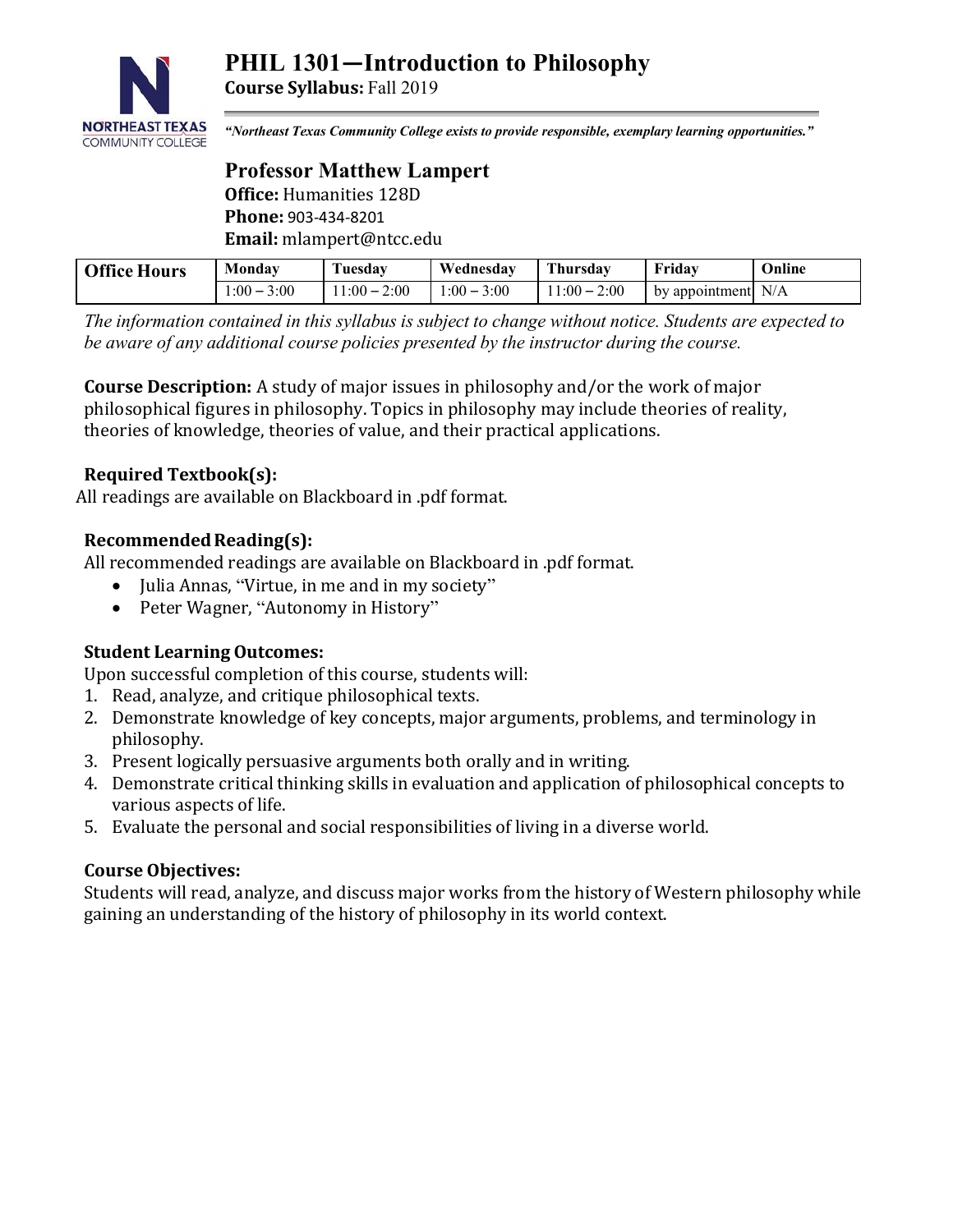# **Lectures & Discussions:**

| August    | 27             | <b>First Day of Class:</b>                                                                                 |
|-----------|----------------|------------------------------------------------------------------------------------------------------------|
|           |                | Syllabus, Introductions, Etc.                                                                              |
|           | 29             | Lecture: What is philosophy? Laying the foundations                                                        |
| September | 3              | Reading: Plato: Meno                                                                                       |
|           |                | Quiz #1                                                                                                    |
|           | 5              | Meno, continued                                                                                            |
|           |                | <b>Essay #1 Due</b>                                                                                        |
|           | 10             | Meno, continued                                                                                            |
|           | 12             | <b>Reading:</b> Aristotle: Metaphyiscs and On the Soul                                                     |
|           |                | Quiz #2                                                                                                    |
|           | 17             | Metaphysics and On the Soul, continued                                                                     |
|           | 19             | Metaphysics and On the Soul, continued                                                                     |
|           | 24             | <b>Reading: Epictetus: Enchiridion</b>                                                                     |
|           |                | <i>Quiz</i> #3                                                                                             |
|           | 26             | Enchiridion, continued                                                                                     |
| October   | $\mathbf{1}$   | Enchiridion, continued                                                                                     |
|           | 3              | <b>Reading: Rene Descartes: Discourse on Method</b>                                                        |
|           |                | Quiz #4                                                                                                    |
|           | 8              | Discourse on Method, Parts I and II, continued                                                             |
|           | 10             | Discourse on Method, Parts II and III                                                                      |
|           | 15             | Discourse on Method, Parts III and IV                                                                      |
|           | 17             | <b>Reading: Thomas Hobbes: Leviathan</b>                                                                   |
|           |                | Quiz #5                                                                                                    |
|           | 22             | Leviathan, continued                                                                                       |
|           | 24             | <b>Essay #2 Due</b>                                                                                        |
|           | 29             | Leviathan, continued<br><b>Readings:</b> Immanuel Kant: "What Does it Mean to Orient Oneself in Thinking?" |
|           |                | and "What is Enlightenment?"                                                                               |
|           |                | Quiz #6                                                                                                    |
|           | 31             | Kant essays, continued                                                                                     |
| November  | 5              | Kant essays, continued                                                                                     |
|           | $\overline{7}$ | Kant essays, continued                                                                                     |
|           | 12             | Reading: Karl Marx: Economic and Philosophic Manuscripts of 1844                                           |
|           |                | Quiz #7                                                                                                    |
|           | 14             | Economic and Philosophic Manuscripts of 1844, continued                                                    |
|           | 19             | Economic and Philosophic Manuscripts of 1844, continued                                                    |
|           | 21             | Economic and Philosophic Manuscripts of 1844, continued                                                    |
|           | 26             | Reading: Jean-Paul Sartre: "Existentialism is a Humanism"                                                  |
|           |                | Quiz #8                                                                                                    |
|           | 28             | No Class (Thanksgiving Break)                                                                              |
| December  | 3              | "Existentialism is a Humanism," continued                                                                  |
|           | 5              | "Existentialism is a Humanism," continued                                                                  |
|           |                | <b>Journals Due</b>                                                                                        |
|           |                |                                                                                                            |
|           | 10             | Final Exams Week: Last chance to hand in late journals                                                     |
|           | 12             | <b>Final Essay Due</b>                                                                                     |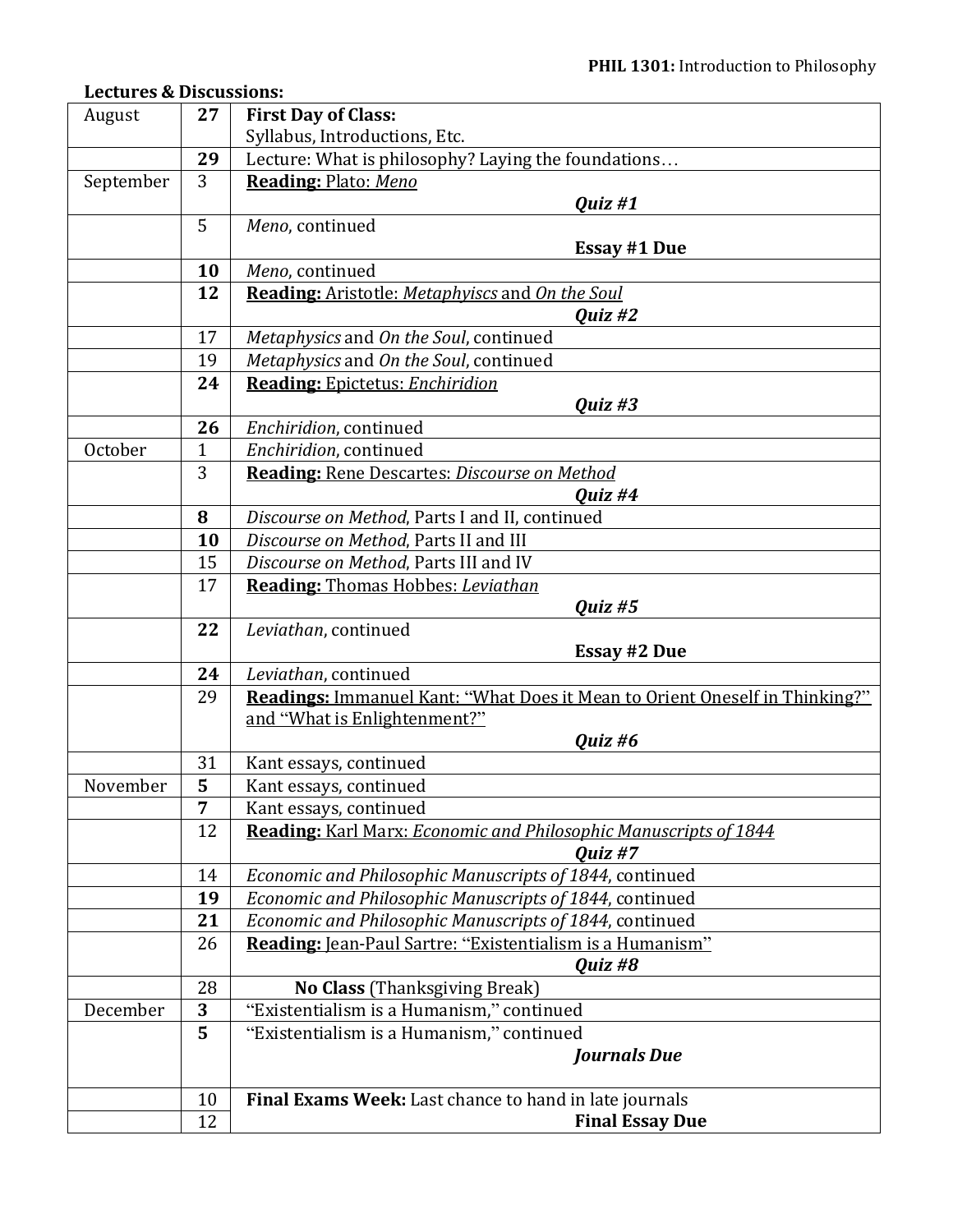# **Evaluation/Grading Policy:**

- **1.** An **online course journal**. For each reading, I will give you a few response question(s); a few paragraphs should be sufficient in each case, but journals will be graded on relevance, completeness, and use of course material (your journal responses should show that you have read, and are applying, the assigned reading). Journals will be kept online throughout the semester, and **they will be graded at the end**. Journals will be due at the end of the semester, and should be submitted by the final day of class. Late entries will lose a portion of the credit, and all unanswered questions will receive no credit. **30%**
- **2.** Weekly **in-class quizzes** (see schedule for specific dates); at the end of the semester, your lowest quiz score will be dropped; the rest will be averaged for your quiz grade. **You must be present to take the quiz, which will be given at the very beginning of class**—quizzes will not be sent home, nor given as make-ups. A missed quiz is a zero. **30%**
- **3.** A series of **three short essays**, developing a common topic. The first essay will be a critical summary of a short primary text; the second essay will make an argument; and the third essay will combine and critically expand upon essays 1 and 2. **20%**
- **4. Class participation** is very important. This includes not only attendance (see below), but also active involvement in class discussion. I expect that each student will come in with some thoughts to share on each topic of discussion. **20%**

**Numerical grading scale breakdown:** At the end of this semester, I will assign you a letter grade based upon the percentage of the total points available for the semester that you have earned. My grading scale is as follows. **A:** 100%-90; **B:** 89.9-80; **C:** 79.9-70; **D:** 69.9-60; **F:** 59 or below.

#### **Tests/Exams:**

In-class quizzes will be given at the start of class on the following days:

| Quiz 1 | September 3  |
|--------|--------------|
| Quiz 2 | September 12 |
| Quiz 3 | September 24 |
| Quiz 4 | October 3    |
| Quiz 5 | October 17   |
| Quiz 6 | October 29   |
| Quiz 7 | November 12  |
| Quiz 8 | November 26  |

Each quiz will be worth 5 points; the lowest quiz score will be dropped at the end of the semester.

#### **Assignments:**

Three short essays will be due over the course of the semester, on the following dates:

| Essay 1 | September 5 |
|---------|-------------|
| Essay 2 | October 22  |
| Essay 3 | December 10 |

Each essay will be turned in through Blackboard and TurnItIn. Each essay must be submitted no later than noon on these days, or it will be considered late.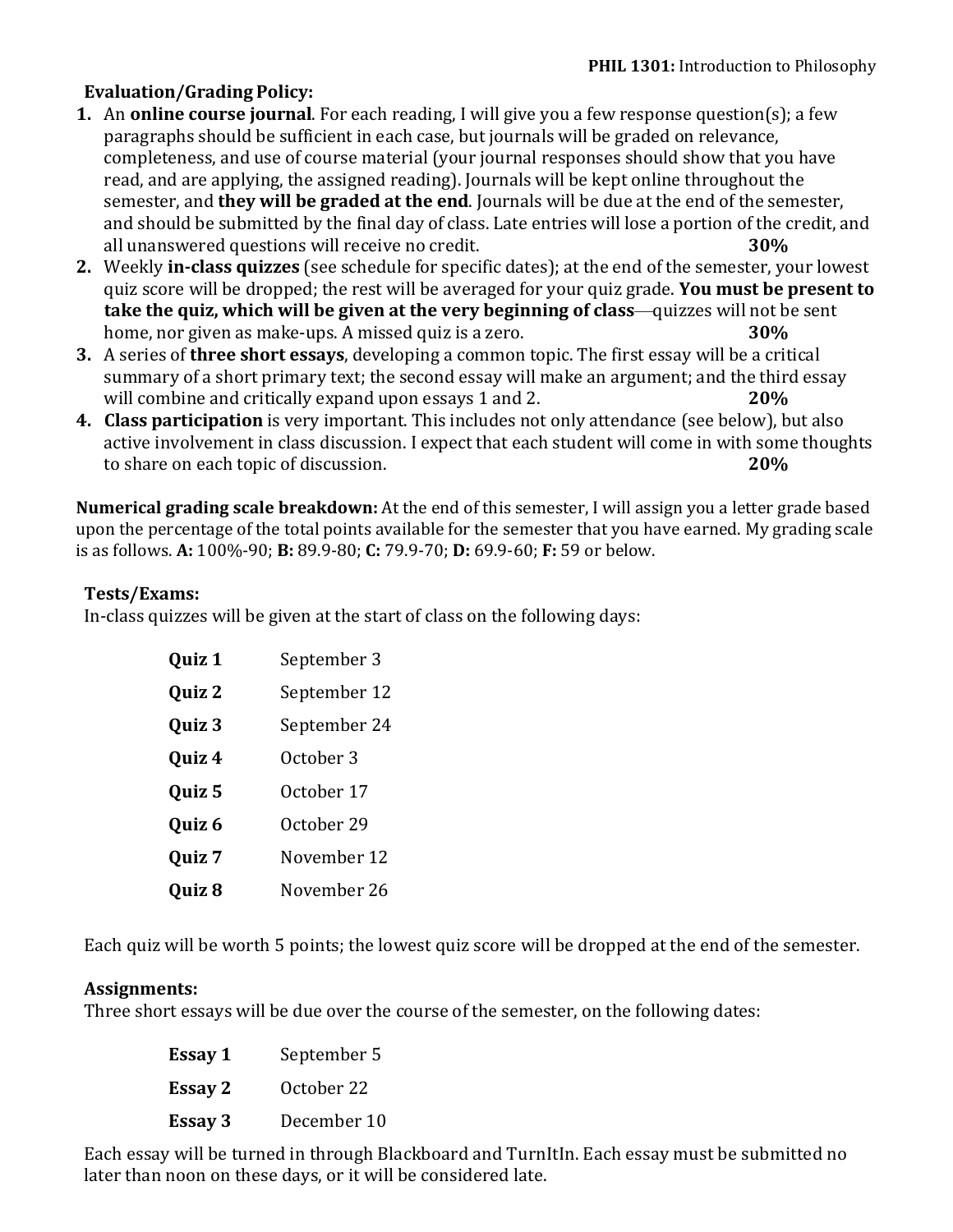## **Student Responsibilities/Expectations:**

- **1.** Attendance means being present for the *entire class*. Either show up on time and stay for the entire session, or don't show up at all; arriving late, or coming in and out during class, is disruptive and will not be tolerated. In case we're unclear: a minute late is still *late*.
- **2. Academic honesty is taken** *very* **seriously**. In a philosophy class, this means that sources used in papers or journals should be cited somehow (MLA style, Chicago style, etc.), and quotations from any text *clearly indicated*. It also, more importantly, means not taking credit for the work of another. Plagiarism, handing in papers downloaded off of the internet, or any other case of a student handing in something he or she has not written will be **grounds for immediate failure of the class**, no exceptions. If you have *any* questions at all, *please* consult the college's policy, and/or see me directly: "I didn't know this wasn't okay" is *not* an excuse.
- **3.** All handed in work **must be typed**, and I ask that you go through the step of spell-checking them first as well. If you do not have a computer or printer, you should plan on using the available computer labs at school.
- **4. Your journal must be submitted through Blackboard** by the due date to be considered on time. **Do not email your journal to me**. I will **not** accept your journal via email. **If your journal is not submitted on (or by) the date it's due**, you will have only one week to submit a late journal. **All journal entries handed in late will be penalized 25%.**
- **5.** Turn all cell phones off before entering the classroom, out of respect to fellow students and the discussion. Any student interrupting class with a cell phone or other noisy electronic device may be asked to leave the class for the day.

## **NTCC Academic Honesty Statement:**

"Students are expected to complete course work in an honest manner, using their intellects and resources designated as allowable by the course instructor. Students are responsible for addressing questions about allowable resources with the course instructor. NTCC upholds the highest standards of academic integrity. This course will follow the NTCC Academic Honesty policy stated in the Student Handbook."

#### **Academic Ethics:**

The college expects all students to engage in academic pursuits in a manner that is beyond reproach. Students are expected to maintain complete honesty and integrity in their academic pursuit. Academic dishonesty such as cheating, plagiarism, and collusion is unacceptable and may result in disciplinary action. Refer to the student handbook for more information on this subject.

#### **ADA Statement:**

It is the policy of NTCC to provide reasonable accommodations for qualified individuals who are students with disabilities. This College will adhere to all applicable federal, state, and local laws, regulations, and guidelines with respect to providing reasonable accommodations as required to afford equal educational opportunity. It is the student's responsibility to request accommodations. An appointment can be made with Katherine Belew, Academic Advisor/Coordinator of Special Populations located in the College Connection. She can be reached at 903-434-8218. For more information and to obtain a copy of the Request for Accommodations, please refer to the NTCC website - Special Populations.

#### **Family Educational Rights and Privacy Act** (**Ferpa**):

The Family Educational Rights and Privacy Act (FERPA) is a federal law that protects the privacy of student education records. The law applies to all schools that receive funds under an applicable program of the U.S. Department of Education. FERPA gives parents certain rights with respect to their children's educational records. These rights transfer to the student when he or she attends a school beyond the high school level. Students to whom the rights have transferred are considered "eligible students." In essence, a parent has no legal right to obtain information concerning the child's college records without the written consent of the student. In compliance with FERPA, information classified as "directory